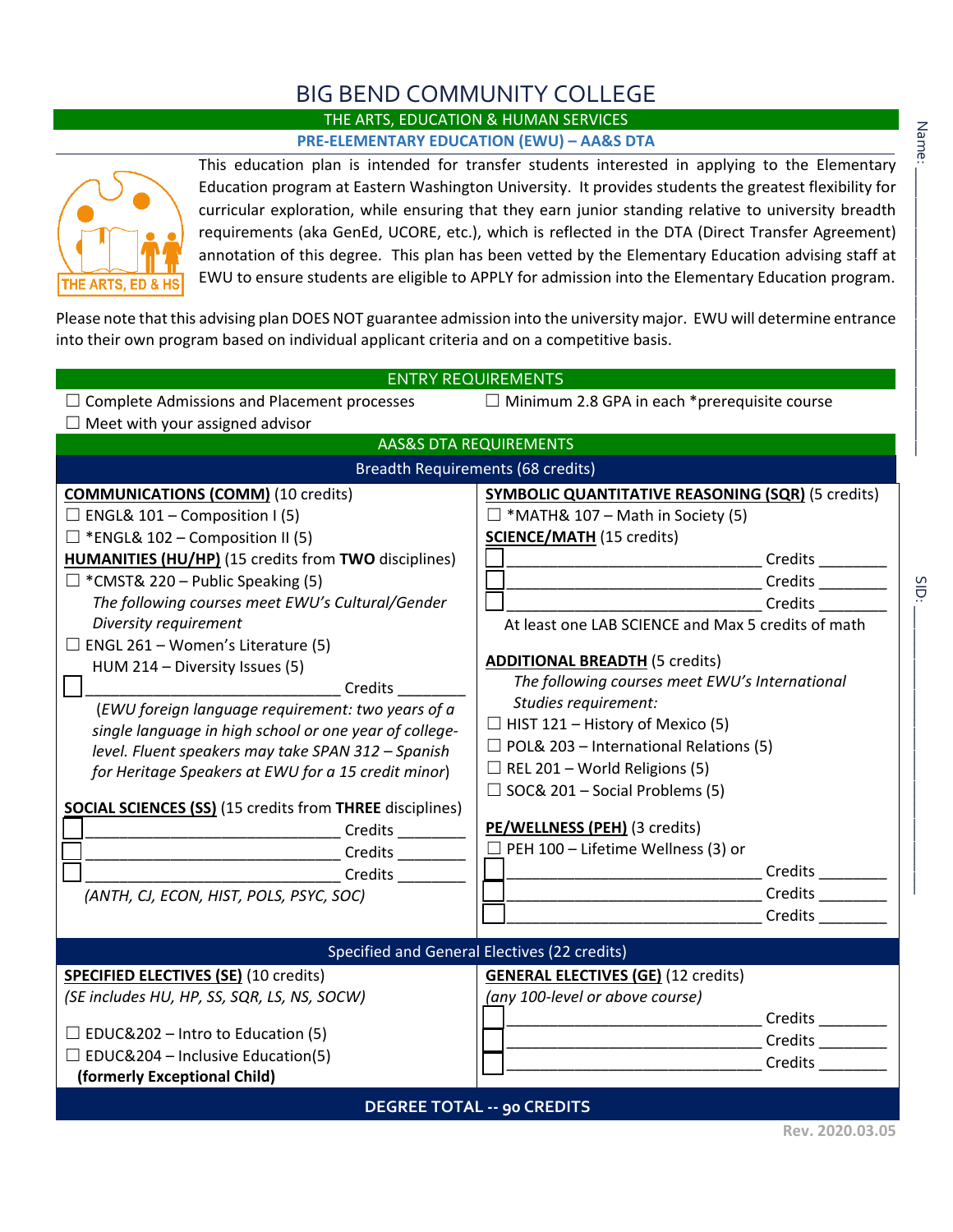## **PRE-ELEMENTARY EDUCATION AA&S DTA (EWU) PREREQUISITE FLOW CHART**

Start by talking with your assigned advisor to determine which courses to take first based on your placement scores.



ENVS& 100 – Survey of Environmental Science (NS)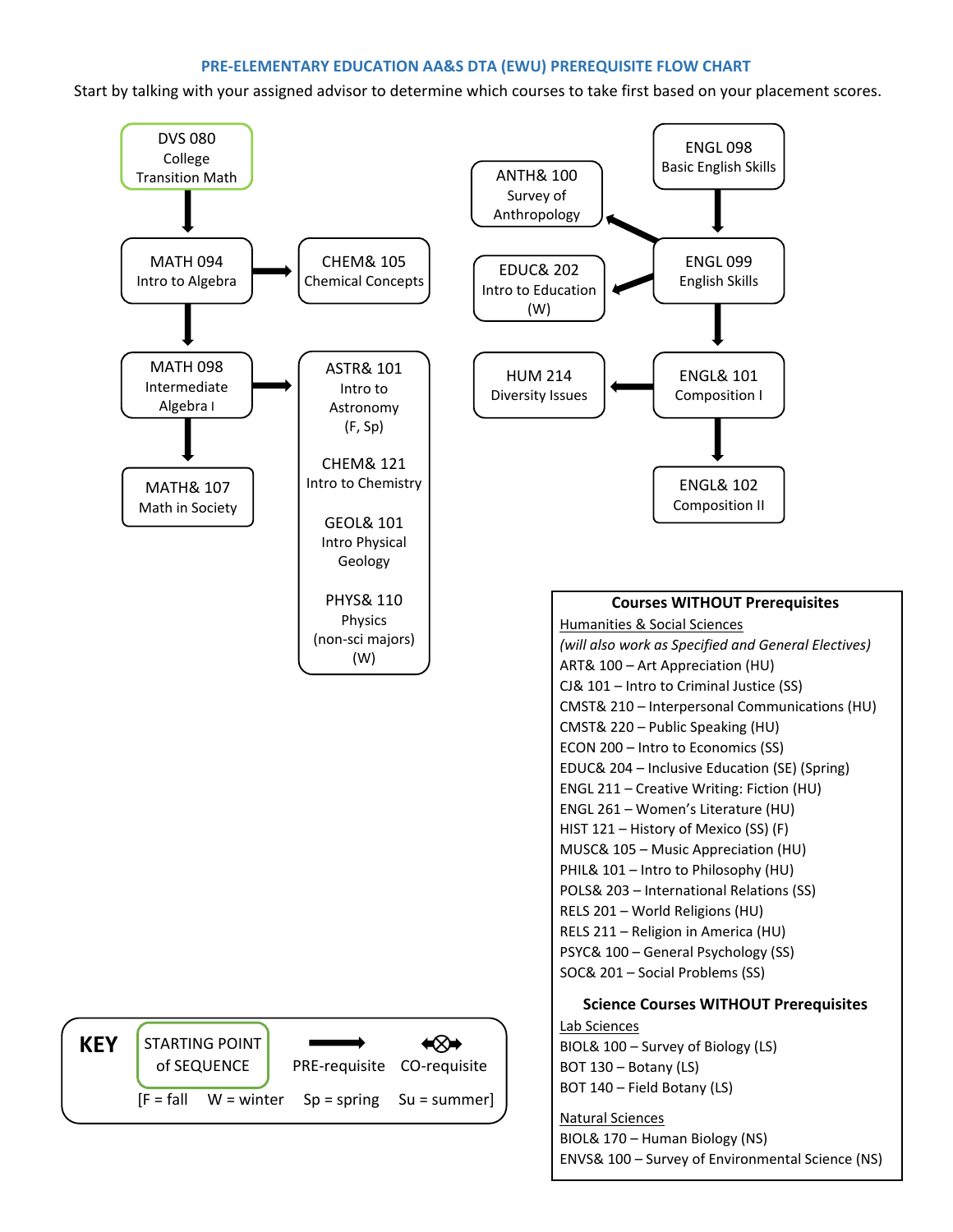|                                                                                                                            |                     | <u>ELEMENTARY EDUC</u> ATION AA&S DTA QUARTERLY PROGRAM PLAN (YEAR ONE) |                                                                             |         |                                                                                                 |  |
|----------------------------------------------------------------------------------------------------------------------------|---------------------|-------------------------------------------------------------------------|-----------------------------------------------------------------------------|---------|-------------------------------------------------------------------------------------------------|--|
| FALL (15 credits)                                                                                                          | WINTER (15 credits) |                                                                         | SPRING (15 credits)                                                         |         | <b>SUMMER</b>                                                                                   |  |
| ENGL& 101 (5)<br>MATH& 107 (5)<br>Humanities $-1$ of 3 (5)                                                                 | ENGL& 102 (5)       | Natural Science (5)<br>Social Science $-1$ of 3 (5)                     | Lab Science (5)<br>Humanities $-2$ of 3 (5)<br>Social Science $-2$ of 3 (5) |         | Courses as needed<br>Remember to get your<br>PE/Wellness credits in<br>during the academic year |  |
|                                                                                                                            |                     |                                                                         | <b>ADVISING</b>                                                             |         |                                                                                                 |  |
| <b>FALL</b>                                                                                                                |                     |                                                                         | <b>WINTER</b>                                                               |         | <b>SPRING</b>                                                                                   |  |
| $\Box$ BBCC Foundation scholarship app<br>$\Box$ Fill out FAFSA or WAFSA for next<br>year<br>$\Box$ Meet with your advisor |                     | $\Box$ Assess program plan with advisor<br>each program overlaps        | Explore intended majors and build<br>advising plan that aligns with how     | courses | $\Box$ Assess program plan with advisor<br>$\Box$ Identify need to take summer                  |  |

|                                                                                                   |                                                              | ELEMENTARY EDUCATION AA&S DTA QUARTERLY PROGRAM PLAN (YEAR TWO)               |                                                              |               |                                           |  |
|---------------------------------------------------------------------------------------------------|--------------------------------------------------------------|-------------------------------------------------------------------------------|--------------------------------------------------------------|---------------|-------------------------------------------|--|
| FALL (15 credits)                                                                                 | WINTER (15 credits)                                          |                                                                               | SPRING (15 credits)                                          |               | <b>SUMMER</b>                             |  |
| Natural Science or additional<br>math $(5)$<br>Additional Breadth (5)<br>Humanities $-3$ of 3 (5) | Social Science $-3$ of 3 (5)<br>EDUC&202 (5)<br>EDUC&204 (5) |                                                                               | General Electives in line with<br>Elementary Ed program (15) |               | Courses as needed                         |  |
|                                                                                                   |                                                              |                                                                               | <b>ADVISING</b>                                              |               |                                           |  |
| <b>FALL</b>                                                                                       |                                                              | <b>WINTER</b>                                                                 |                                                              | <b>SPRING</b> |                                           |  |
| $\Box$ Fill out FAFSA or WAFSA and include                                                        | $\Box$ Assess program plan with advisor                      |                                                                               | $\Box$ Assess program plan with advisor                      |               |                                           |  |
| universities you intend to apply to<br>$\Box$ Coordinate campus visits to                         |                                                              | $\Box$ Identify need to take summer courses                                   |                                                              |               |                                           |  |
| $\Box$ Complete university scholarship apps                                                       |                                                              | universities you have applied to                                              |                                                              |               | $\Box$ Confirm acceptance to a university |  |
| $\Box$ Meet with your advisor                                                                     |                                                              | $\Box$ Apply for BBCC graduation if you will<br>complete degree spring/summer |                                                              |               | $\Box$ Take WEST-B exam                   |  |

|              | <b>QUARTERLY REGISTRATION PLANNING</b>                        |                |                                 |             |       |
|--------------|---------------------------------------------------------------|----------------|---------------------------------|-------------|-------|
|              | QUARTER $\Box$ FALL $\Box$ WINTER $\Box$ SPRING $\Box$ SUMMER |                | <b>REGISTRATION ACCESS CODE</b> |             |       |
| <b>CLASS</b> | <b>TITLE</b>                                                  | <b>CREDITS</b> | <b>DAYS</b>                     | <b>TIME</b> | ITEM# |
|              |                                                               |                |                                 |             |       |
|              |                                                               |                |                                 |             |       |
|              |                                                               |                |                                 |             |       |
|              |                                                               |                |                                 |             |       |
|              |                                                               |                |                                 |             |       |
|              |                                                               |                |                                 |             |       |
|              |                                                               |                |                                 |             |       |
|              | <b>QUARTERLY REGISTRATION PLANNING</b>                        |                |                                 |             |       |
|              | QUARTER $\Box$ FALL $\Box$ WINTER $\Box$ SPRING $\Box$ SUMMER |                | <b>REGISTRATION ACCESS CODE</b> |             |       |
| <b>CLASS</b> | <b>TITLE</b>                                                  | <b>CREDITS</b> | <b>DAYS</b>                     | <b>TIME</b> | ITEM# |
|              |                                                               |                |                                 |             |       |
|              |                                                               |                |                                 |             |       |
|              |                                                               |                |                                 |             |       |
|              |                                                               |                |                                 |             |       |
|              |                                                               |                |                                 |             |       |

SID: SID:

Name: \_\_\_\_\_\_\_\_\_\_\_\_\_\_\_\_\_\_\_\_\_\_\_\_\_\_\_\_\_\_\_\_\_\_\_\_\_\_

Name: